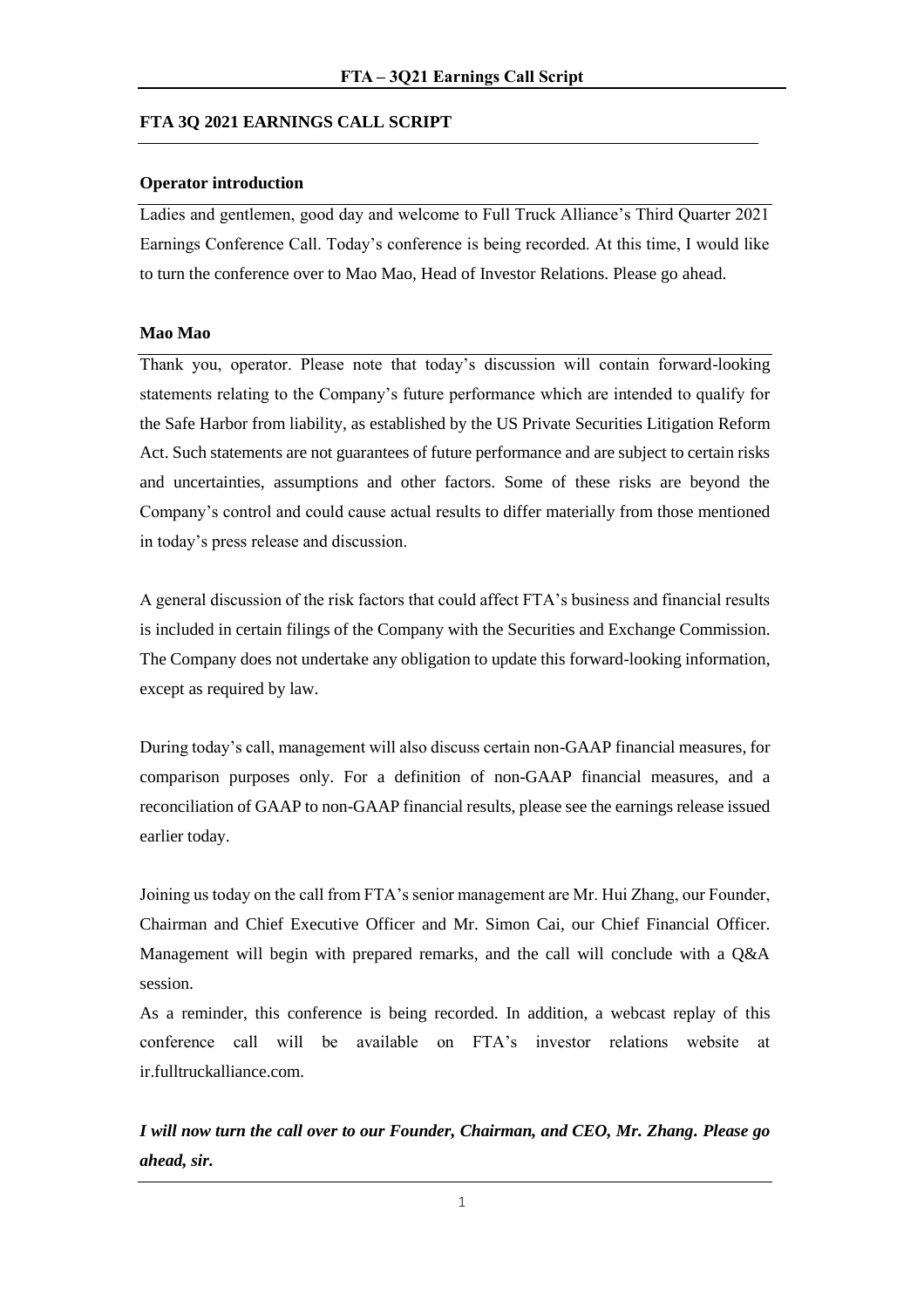#### **Mao Mao (translating CEO script from Mr. Zhang)**

Hello everyone, and thank you for participating in our 2021 third quarter conference call today.

First, I'd like to give you an update on the cybersecurity review of our Yunmanman and Huochebang apps. The investigation is still ongoing and we are fully cooperating with CRO to facilitate a smooth review process as we strive to minimize the impact on our business growth. We firmly believe that an optimized regulatory environment is both necessary and beneficial for the long-term healthy development of the industry. To this end, we have established a comprehensive data and network security protection system internally. We welcome the strengthening of data security regulations and freight platforms supervision, and we will spare no effort to promote the healthy and sustainable development of the road transportation industry as well as the protection of truckers' interests.

Now turning to our third quarter earnings results. Despite the absence of new external user growth, recurring COVID-19 related disruptions and extreme weather conditions in parts of China, our team has set high goals and rigorously executed our operational strategies to drive solid growth in the third quarter. Our Gross Transaction Value ("GTV") rose to RMB67.3 billion during the third quarter, an increase of 48.8% compared with the prior year period. Also, we witnessed a significant increase in the number of fulfilled orders, up 78.4% year over year to 35.3 million, as well as a 32.2% year-over-year increase in average shipper MAUs to 1.61 million. Our total net revenues reached RMB1.24 billion, an increase of 68.9% year over year. Under non-GAAP measures, our adjusted net loss in the third quarter of 2021 was RMB4.7 million. Overall, we are pleased with our financial and operational achievements. Our revenue is rising as we enhance our monetization capabilities, and continuous improvement in our key operating metrics illustrates the sustainability of our business model and our robust overall growth.

As we move forward, we will continue to sharpen our technological edge, broaden our logistics network and provide our new and existing users with superior products and services, making FTA the go-to platform for shippers' and truckers' logistics needs. We will embrace President Xi's latest guidance with respect to the digital economy and promote deep integration between digital technology and the real economy as we fully leverage our data analytic capabilities and rich application scenarios to empower the transformation of conventional industries.

At the same time, we will prioritize our social responsibilities, lead with integrity and give back to society. Whether it be through our public welfare foundation, disaster relief efforts or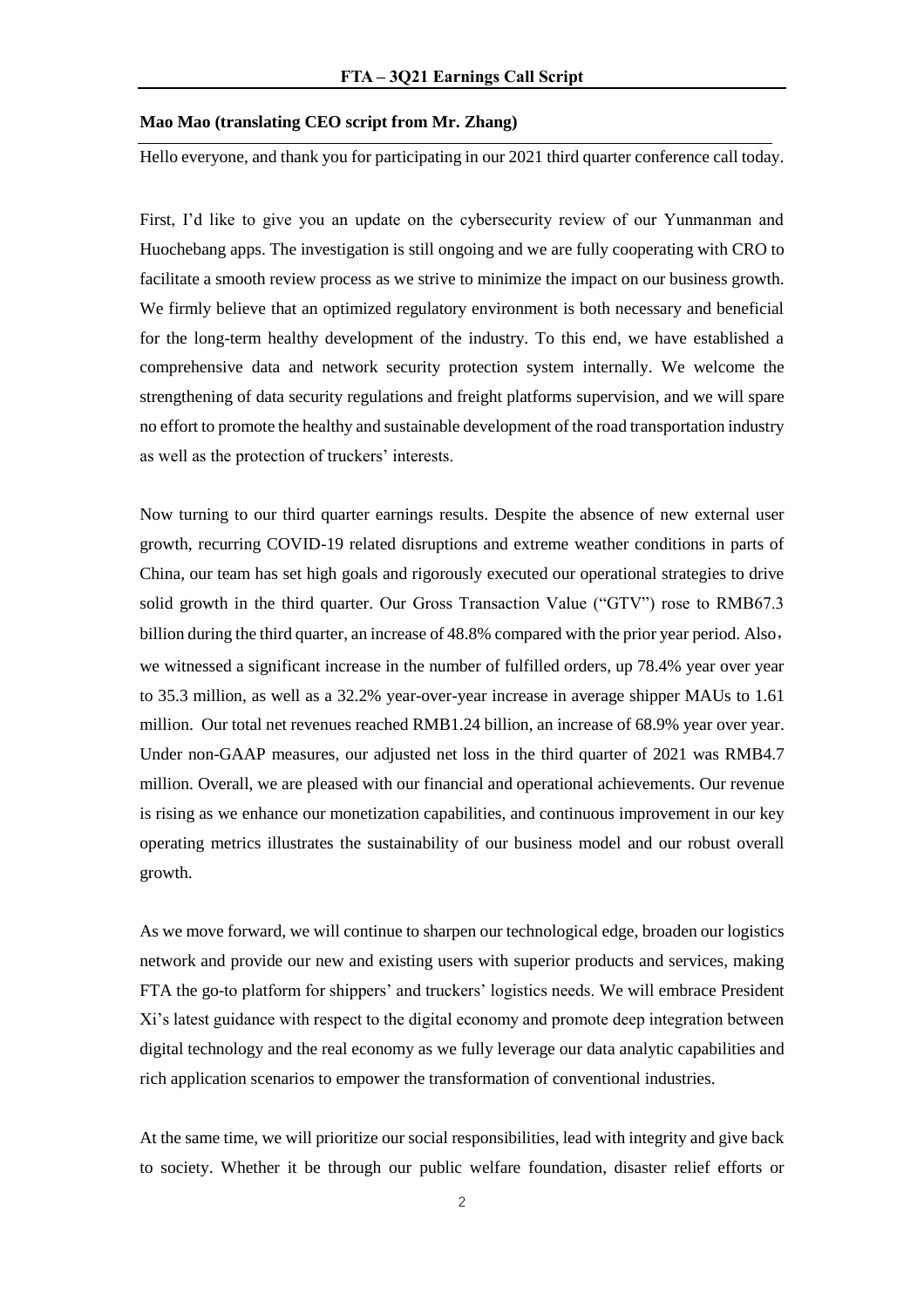pandemic support, our goal is to spread positivity and be a source of inspiration to the world around us.

With that, I'll now turn the call over to our CFO, Simon Cai. He will elaborate on some initiatives taken during the third quarter and go over our operational and financial results in more detail. Simon, please go ahead.

## **Simon Cai, CFO of FTA**

Thank you, Mr. Zhang, and hello everyone. We are glad to have delivered another quarter of strong operational and financial results.

I would now like to walk you through some details of our third quarter operations, beginning with our platform.

We continued to grow our logistics network and we are excited to see our platform's positive network effects develop and intensify. Fulfillment rates were up 10 percentage points to 27%, compared with 17% in the prior year period. Additionally, we reduced average transaction time by 29% year over year from 21 minutes to 15 minutes in September. This improvement was mainly attributable to greater matching efficiency, supported by our expanding data algorithm capabilities and relentless focus on user experience. While we encountered supply and demand imbalances in certain regions due to the suspension of new user registration and the COVID related disruptions, which slowed the sequential growth of GTV, we do not believe these shortterm fluctuations will affect our long-term business development. Going forward, we aim to utilize our advanced big data technology to generate more structured data, improve order entry standardization and refine data analysis. We also believe the rollout of our recommendationdriven model will take our matching efficiency and user experience to a new level.

Moving onto our users. Given the suspension of new user registration this quarter, increasing both user engagement and retention of existing users became our top priority. These efforts yielded further improvement in two important metrics. Average shipper MAUs grew more than 30% year over year to 1.6 million during the third quarter, while average trucker MAUs remained stable, with 3.5 million active truckers fulfilling shipments on our platform in the past 12 months. Our already-high shipper and trucker retention rates remained steady: 12-month retention rate of paying shippers and next-month retention rate of truckers who responded to shipping orders on our platform were approximately 85%.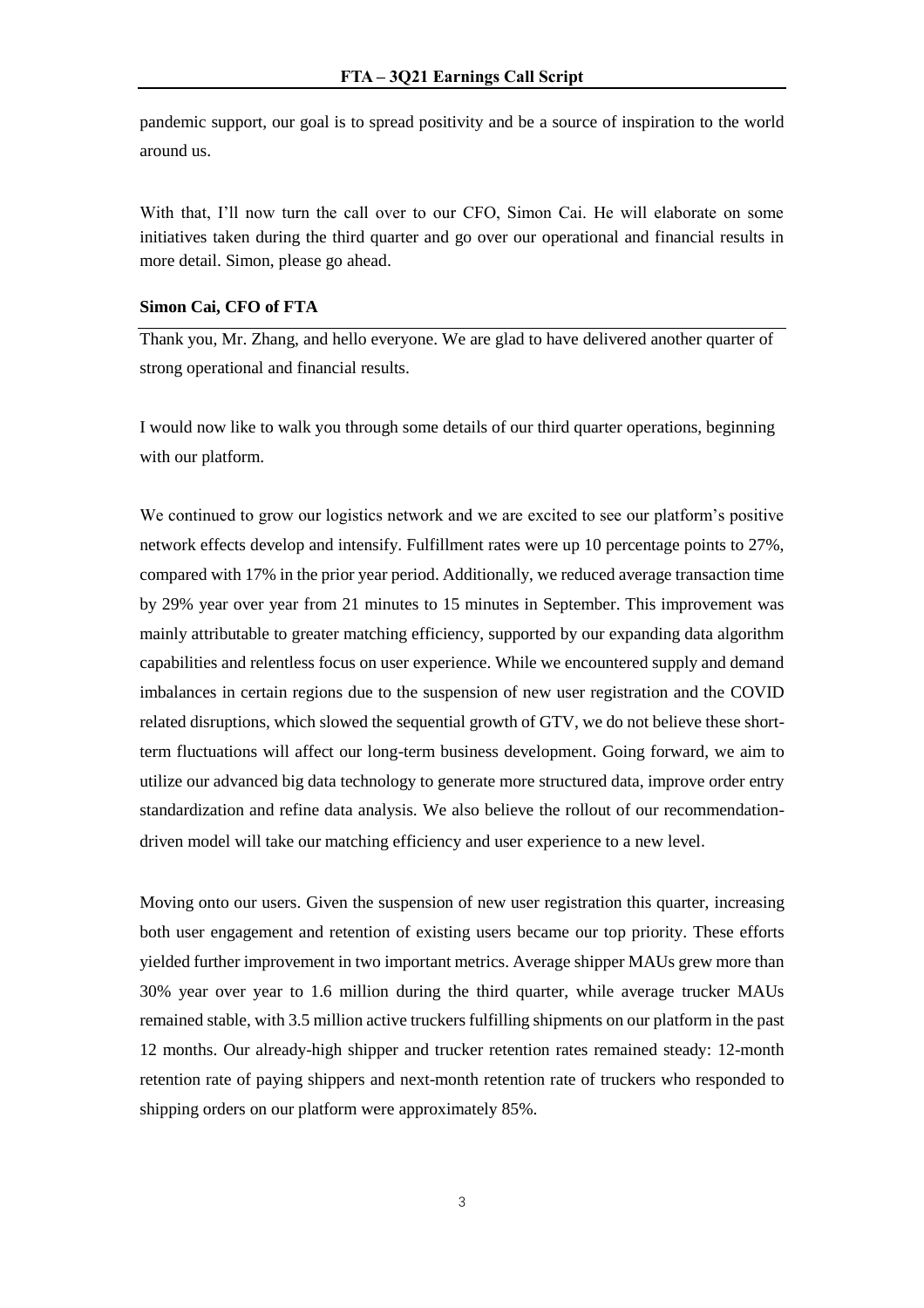FTA delivers the benefits of efficient and convenient logistics services to our users through our unwavering pursuit of technological advancement. To that end, we continued to devote resources to key operational areas in the third quarter, including in-depth data mining and label system enrichment. We have significantly improved our platform's matching efficiency by leveraging technology to create more sophisticated portraits of shippers and truckers, including their shipping habits, cargo type preferences, price sensitivity, and time preferences. To maintain our competitive technological advantage, we strive to attract and develop high-caliber algorithm and data talents. Our algorithm team has benefitted greatly from their extensive industry experience and technological expertise. As we move forward, we will continue to increase our data accumulation and algorithm capabilities to build an industry-leading platform to empower sustainable growth.

Just one year after its launch, our Online Transaction service is proving to be a very powerful growth driver, representing 14.7% of our total net revenues in the third quarter compared to just 1% in the prior year period. Given increased market recognition and positive user feedback, we accelerated its growth track during the quarter, adding 35 cities to extend our commission coverage to 95 total cities as of September this year. We continued to earn commissions through diversified products and formats, while boosting the commission penetration rate and maintaining a stable trucker retention rate during the quarter. Truckers' next-month retention rate in these 95 cities reached nearly 90%, a testament to the sustainability of our closed-loop commission business model. The commission model will become a major growth engine for our platform going forward. To capitalize on this momentum, we expect to expand the commission model to more cities and steadily increase the commission rate as we provide our users with more services and greater value.

To improve user experience on our platform and safeguard truckers' rights and interests, we recently unveiled an all-encompassing protection program to cover a wide range of dispute scenarios. In August 2021, we added compensation for eight additional scenarios, including idling, deposit refund, breach of contract, and late payment, among others. To date, we have assisted truckers in recovering freight from 129,000 orders with a total transaction value of RMB298 million. As a result, customer satisfaction with respect to complaint settlement rose from 74% in July 2021 to 91% in September 2021, including a satisfaction rating of over 95% for deposit and idling complaints.

Next, I'd like to give you an update on our new initiatives. Our intra-city and LTL shipping services, which we see as a natural extension of our current FTL business, are still in the testing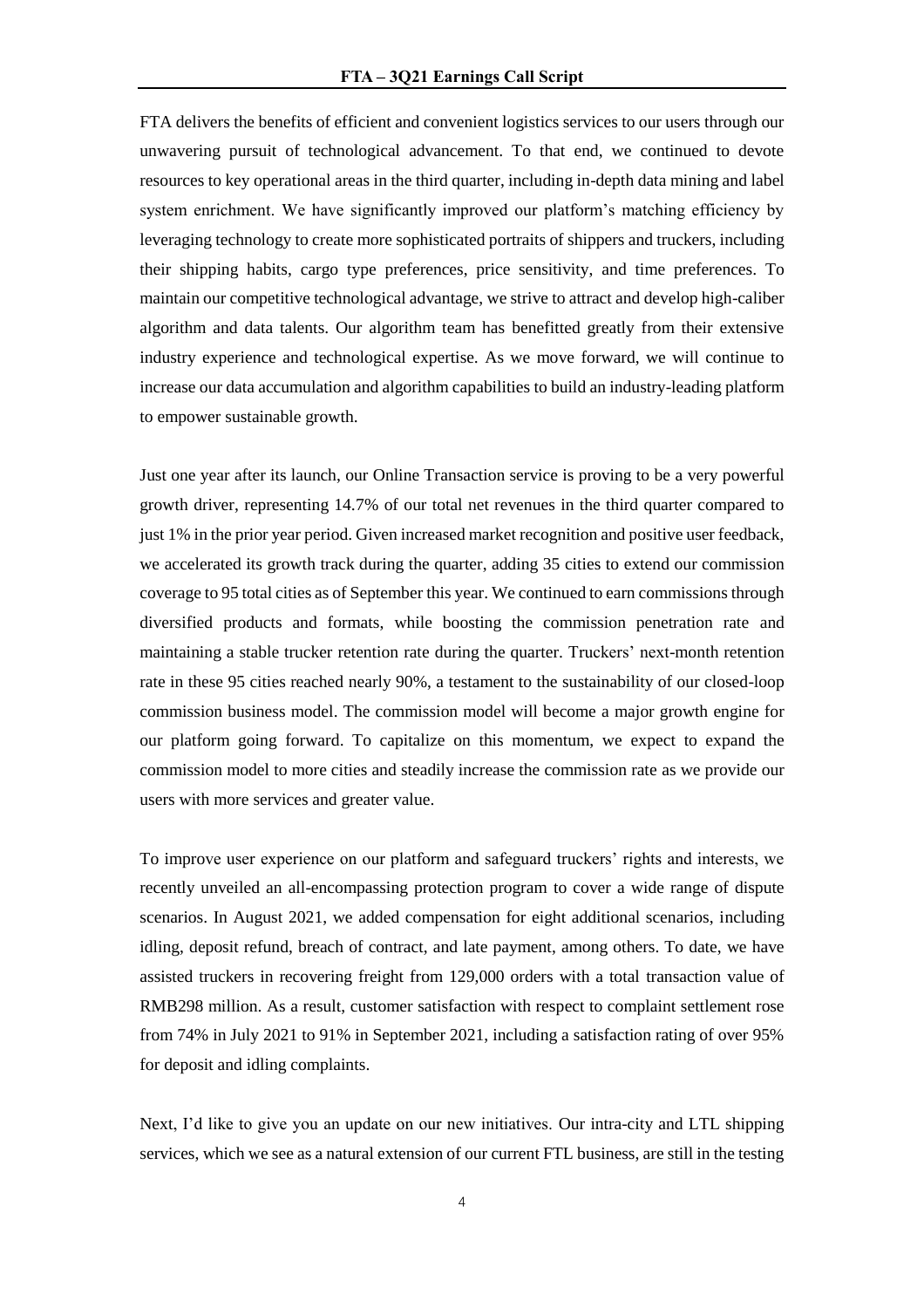phase in a limited number of cities. We expect to devote more resources to these services and launch them in additional cities in the coming years to meet existing shippers' diverse demands.

We also extended cooperation with Sinopec, one of our key strategic partners and shareholders, during the quarter. Together we have provided refueling services to more than 60,000 truckers through over 400 gas stations in Sichuan province and Chongqing city, effectively lowering truckers' fuel costs and enhancing user stickiness. Looking ahead, we will continue to collaborate with Sinopec as well as other strategic partners along the value chain to explore and create additional value-added services.

With respect to the build-up of our road transportation ecosystem, we are exploring Software as a Service (SaaS) solutions for logistics to enhance our problem-solving capabilities. As an example, we invested in a leading logistics SaaS supplier in China targeting small- and medium-sized dedicated line companies, thus laying the foundation for future breakthroughs in the LTL business and synergies throughout the SaaS TMS value chain. We will continue to make selective and complementary investments to upgrade our logistics infrastructure.

Before I move onto financials, I'd like to reiterate that we have been committed to reducing transportation industry's environmental impact since our inception. Our platform reduces trucks' empty loads and helps eliminate fuel waste, thereby significantly reducing carbon emissions. In collaboration with the Transport Planning and Research Institute of the Ministry of Transport, FTA conducted environmental impact research and recently published a report indicates that FTA's platform reduced FTL trucks' carbon emission by close to 12 million tons in 2020. We also further reduced truckers' carbon footprint by providing other matching services such as LTL truck-pooling etc.

Now, I would like to provide a brief overview of our third quarter 2021 financial results. All financial numbers presented today are in renminbi amounts and all percentage changes refer to year-over-year changes unless otherwise stated.

Our total net revenues, mainly consisting of revenues from freight matching services and valueadded services, were RMB1,241.7 million in the third quarter of 2021. This represents an increase of 68.9% from RMB735.0 million a year ago, primarily attributable to an increase in revenues from freight matching services.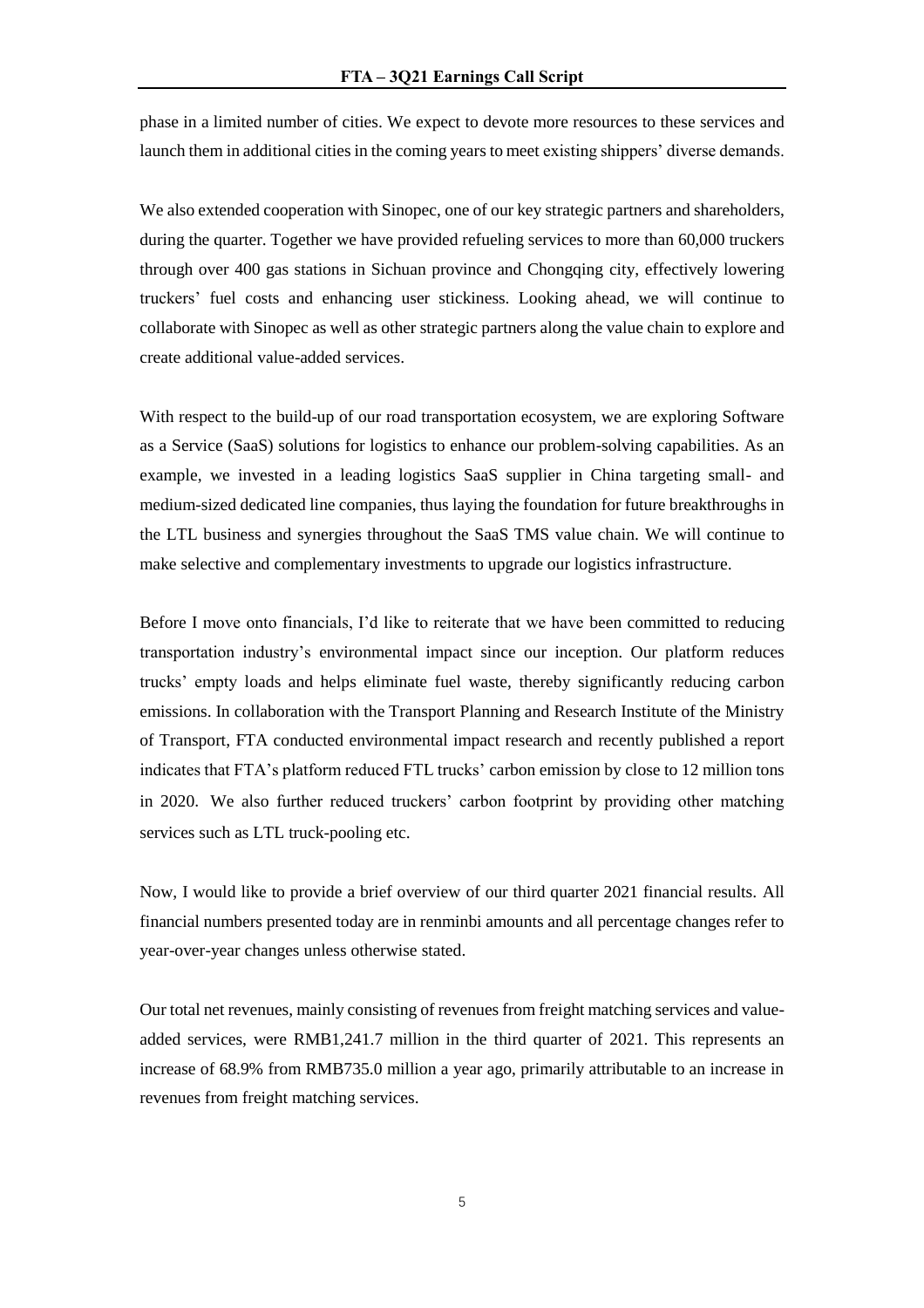Revenues from freight matching services in the third quarter of 2021 were RMB1,085.2 million, representing an increase of 102.6% from RMB535.6 million in the same period of 2020. The increase was primarily due to an increase in revenues from freight brokerage service as well as rapid growth in transaction commissions. As part of our freight matching services, we generated service fees from freight brokerage models, membership fees from listing models, and commissions from online transaction services.

Revenues from freight brokerage service were RMB689.2 million in the third quarter of 2021, a 79.1% increase from RMB384.8 million in the same period of 2020. This increase was primarily driven by significant growth in transaction volume, but partially offset by a decrease in average fee rate to attract more shippers to our service.

Revenues from freight listing service in the third quarter of 2021 were RMB213.7 million, up 49.6% from RMB142.9 million a year ago, primarily attributable to an increase in total paying members amid increased shipper demand for our services as our business continued to expand.

Revenues from transaction commissions amounted to RMB182.2 million in the third quarter of 2021, an increase of 22 times from RMB7.9 million in the same period of 2020, primarily driven by a rapid ramp-up of commissioned GTV penetration.

Revenues from value-added services in the third quarter of 2021 were RMB156.5 million, as compared with RMB199.4 million in the same period of 2020. The decrease was mainly attributable to reduction of revenue recorded as a result of our strategic customer incentive plans in connection with new monetization initiatives.

Cost of revenues in the third quarter of 2021 was RMB842.1 million, compared with RMB349.7 million in the same period of 2020. The increase was primarily attributable to an increase in VAT, related tax surcharges and other tax costs, net of tax refunds from government authorities. These tax-related costs and refunds totaled RMB768.9 million, representing an increase of 161.3% from RMB294.2 million in the same period of 2020, primarily due to an increase in transaction activities involving our freight brokerage service.

Sales and marketing expenses in the third quarter of 2021 were RMB190.6 million, compared with RMB139.3 million in the same period of 2020. The increase was primarily attributable to higher salary and benefits expenses driven by an increase in sales and marketing headcount and increased advertising and marketing expenses to promote new initiatives, partially offset by a decrease in share-based compensation expenses.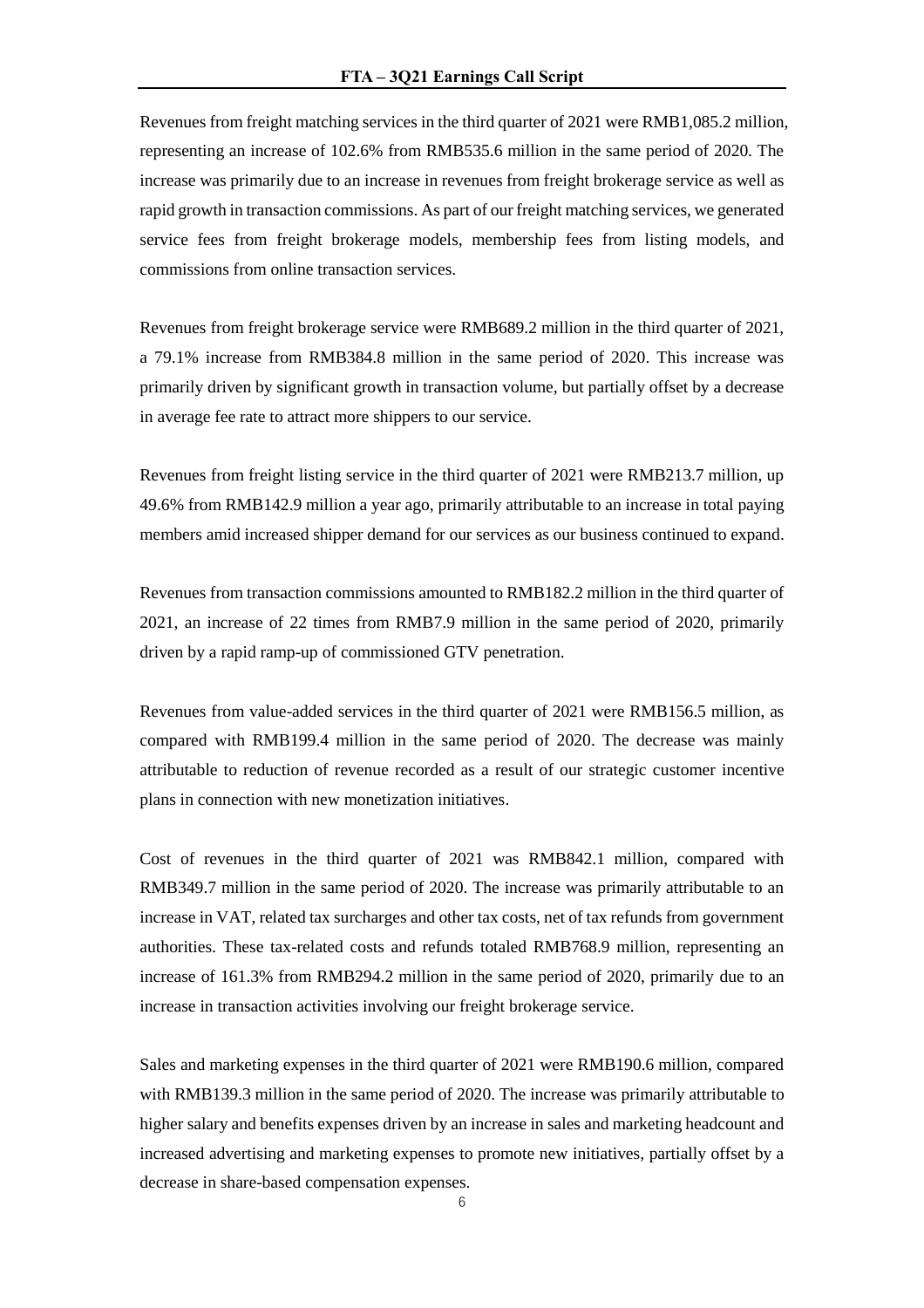General and administrative expenses in the third quarter of 2021 were RMB190.0 million, compared with RMB442.6 million in the same period of 2020. The decrease was primarily due to a decrease in share-based compensation expenses and a decrease in compensation cost resulting from the repurchase of ordinary shares in excess of fair value, partially offset by compensation cost incurred in relation to continuing service terms in business acquisitions.

Research and development expenses in the third quarter of 2021 were RMB202.9 million, compared with RMB115.8 million in the same period of 2020. The increase was primarily due to an escalation in salary and benefits expenses driven by higher headcount in research and development personnel, partially offset by a decrease in share-based compensation expenses.

Loss from operations in the third quarter of 2021 was RMB201.7 million, compared with RMB341.6 million in the prior year period. Net loss in the third quarter of 2021 was RMB178.3 million, compared with RMB334.3 million in the prior year period.

Under non-GAAP measures, our adjusted operating loss in the third quarter of 2021 was RMB81.1 million, compared with adjusted operating income of RMB141.1 million in the same period of 2020. Our adjusted net loss in the third quarter of 2021 was RMB4.7 million, compared with adjusted net income of RMB145.8 million in the same period of 2020.

Basic and diluted net loss per ADS were RMB0.17 in the third quarter of 2021, compared with RMB1.97 in the same period of 2020. Non-GAAP adjusted basic and diluted net loss per ADS were RMB0.00 in the third quarter of 2021, compared with non-GAAP adjusted basic net income per ADS of RMB0.86 and non-GAAP adjusted diluted net income per ADS of RMB0.23 in the same period of 2020.

As of September 30, 2021, the Company had cash and cash equivalents, restricted cash, and short-term investments of RMB26.9 billion in total, compared with RMB18.9 billion as of December 31, 2020. For the third quarter of 2021, net cash used in operating activities was RMB78.0 million. We believe our sound financial condition and strong cash position will support our strategic initiatives, strengthen our competitive edge and allow us to explore new opportunities for future growth.

Looking at our business outlook for the fourth quarter of this year, we expect our total net revenues to be between RMB1.24 billion and RMB1.31 billion, representing a year-over-year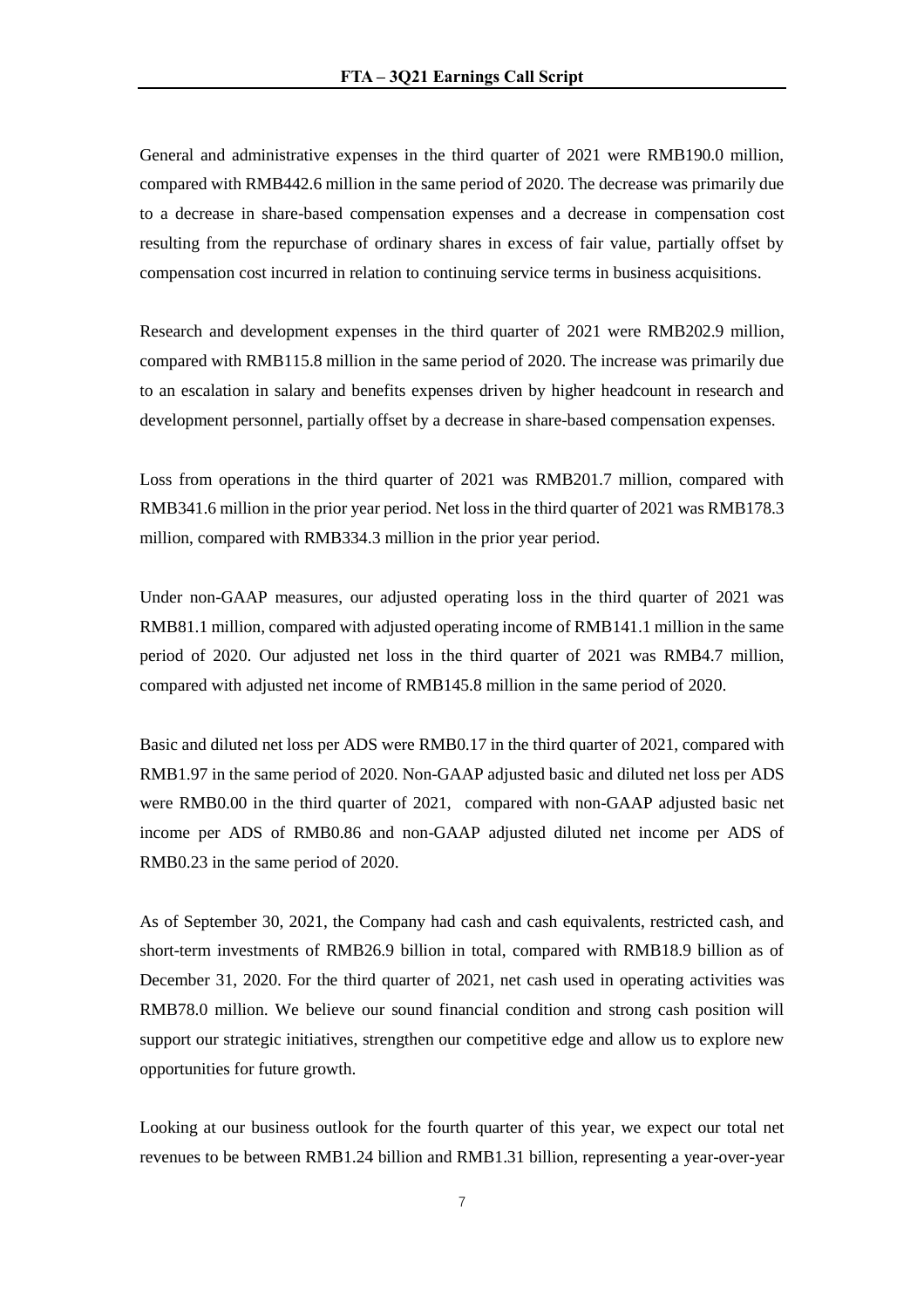growth rate of approximately 46.0% to 54.0%. These forecasts reflect our current and preliminary view of the market and operational conditions, as well as the impact of the pending cybersecurity review, recurring COVID-19 related disruptions, extreme weather conditions and production constraints brought by electricity shortage in parts of China, which are subject to change and cannot be predicted with reasonable accuracy as of the date hereof.

Our solid third quarter 2021 results reflect FTA's leadership in China's fast-growing road transportation industry, where we continue to capitalize on our core strengths in technology and grow on all fronts. To extend this positive momentum, we will remain dedicated to our logistics network expansion, technology innovation and infrastructure development, empowering our users while improving our monetization capabilities prudently and creating long-term value for our shareholders.

That concludes our prepared remarks. We would now like to open the call to Q&A. Operator, please go ahead.

### **Operator**

#### [*Operator provides instructions and hosts Q&A*]

*[In addition to your standard operator script, please add this sentence]* For the benefit of all participants on today's call, if you wish to ask your question to management in Chinese, please immediately repeat your question in English.

After the Q&A …

## **Operator**

And that concludes the question-and-answer session. I would like to turn the conference back over to management, for any additional or closing comments.

### **Mao Mao**

Thank you once again for joining us today. If you have any further questions, please feel free to contact us at Full Truck Alliance directly, or TPG Investor Relations. Our contact